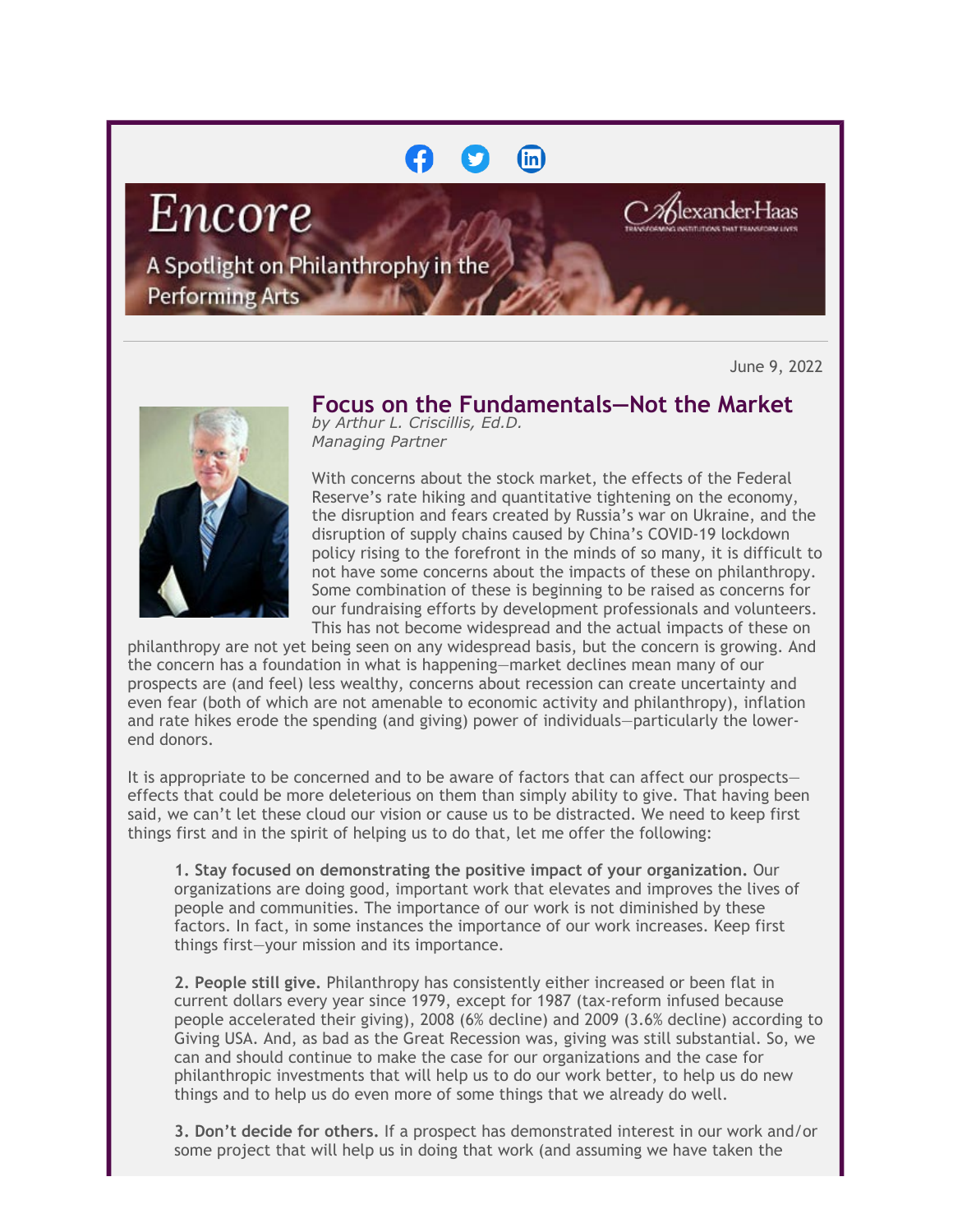appropriate steps in cultivating them), then we can and should ask for their philanthropic support. We don't know their financial circumstances or the relative priority that they accord to our organization and its work. Our job is to educate, inform, involve, engage and ask prospects. Their job is to determine if they will give and how much they will give, based upon their circumstances and priorities. If we have done our work well, we may secure the gift. If not, we are likely to hear why they can't support us at the level we had hoped and/or also hear when it might be opportune to talk with them about their commitment or an increased commitment.

**4. Bolster efforts to demonstrate exemplary donor appreciation.** Letting donors know the impact of their giving and letting them know how much we appreciate their gifts and them is something we should always do. As times become a bit more challenging, we need to reexamine and redouble our efforts to do so. That applies both to our largest donors and our faithful donors. They and their support for us only increases in value.

As you can easily see, the focus of our efforts should be on who we are, what we do and how much we appreciate those who assist us—not on the externals. We can control the former, not the latter. So, focus on the fundamentals. That is more important than ever.

[Our Team](https://cl.exct.net/?qs=9dfa12cc2450f9d600a5dd9d13aa8fafe722f730bf2a9bf56cbbdddc66f05c82dc487b1a5a7cec7fc9256e64d1c7de82)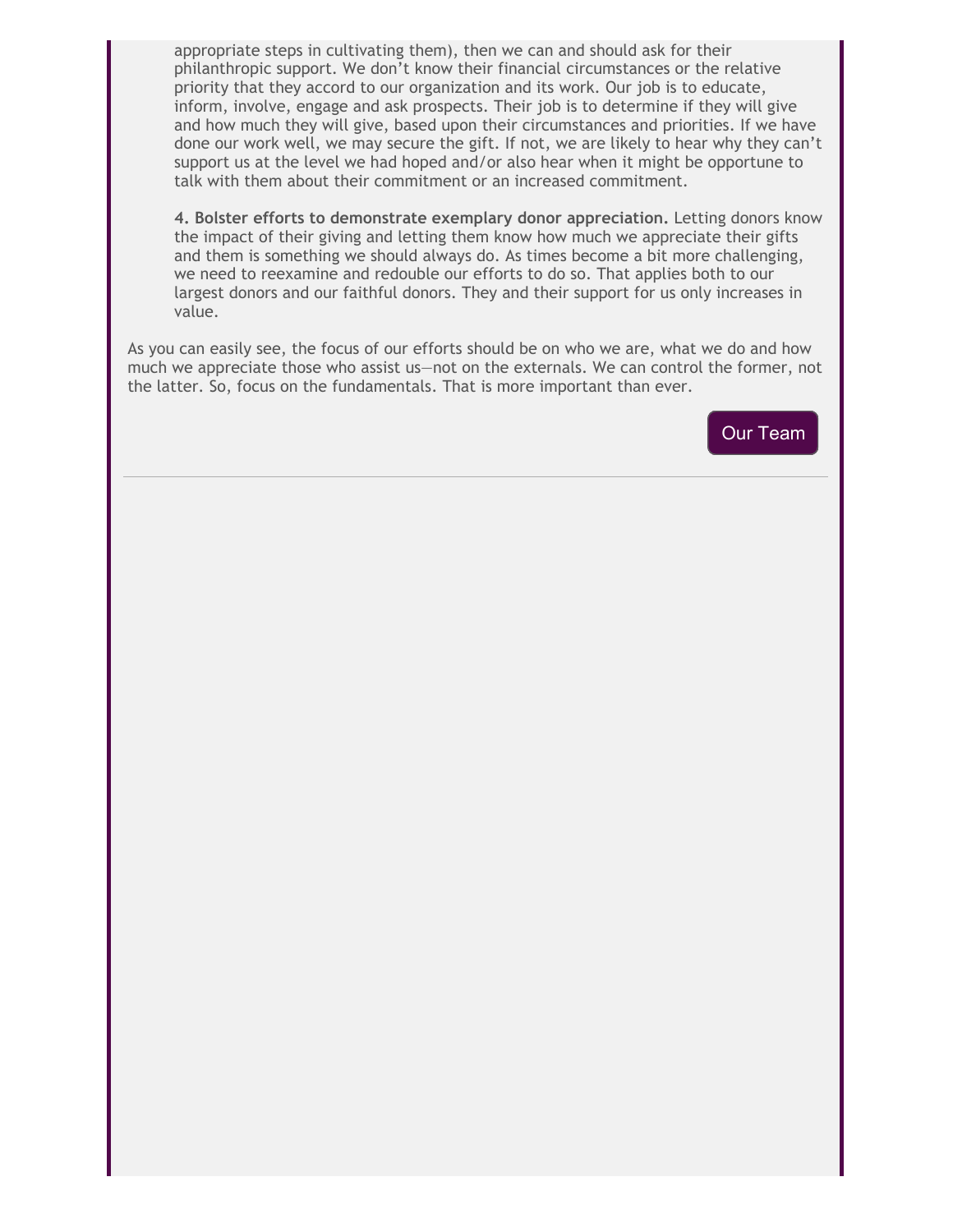

Please join us for the release of

# **Giving USA Results for 2021** Tuesday, June 21, 2022

Giving USA Presentation & Reception In-Person & Zoom 4:00pm Presentation 5:00pm Reception

In-person Location CHRIS<sub>180</sub> 1030 Fayetteville Road SE, Atlanta, GA 30316

Presented by Alexander Haas in partnership with AFP Greater Atlanta Chapter

Despite the Pandemic, giving in 2020 reached an all-time high. Is it possible that government stimulus and a souring stock market could drive giving to a new high in 2021, even in a year that included more Covid restrictions and historic supply chain disruptions? David King's presentation of Giving USA Foundation's Annual Survey of Giving will offer an in-depth look as to how nonprofits are performing and share trends in giving. We hope you will join us.

Reservations are required. Click here for more information and to register.

## **Pandemic Changed Giving Strategy for Wealthy Donors, Some Plan to Donate More**

Sixty-eight percent of wealthy donors say they plan to increase their giving in the next two years, and 51 percent say they plan to contribute to more organizations. A new study of highnet-worth investors by the wealth-management firm BNY Mellon surveyed 200 adults with at least \$5 million of investments, asking about how and why they give to charity.

#### Key Highlights

More than two in five wealthy donors say they've changed their giving strategy since the pandemic began, as many wealthy donors reported giving more.

Younger donors were most likely to say they thought about giving to charity as they planned their investments. Every Gen X supporter in the survey (ages 39 to 54) said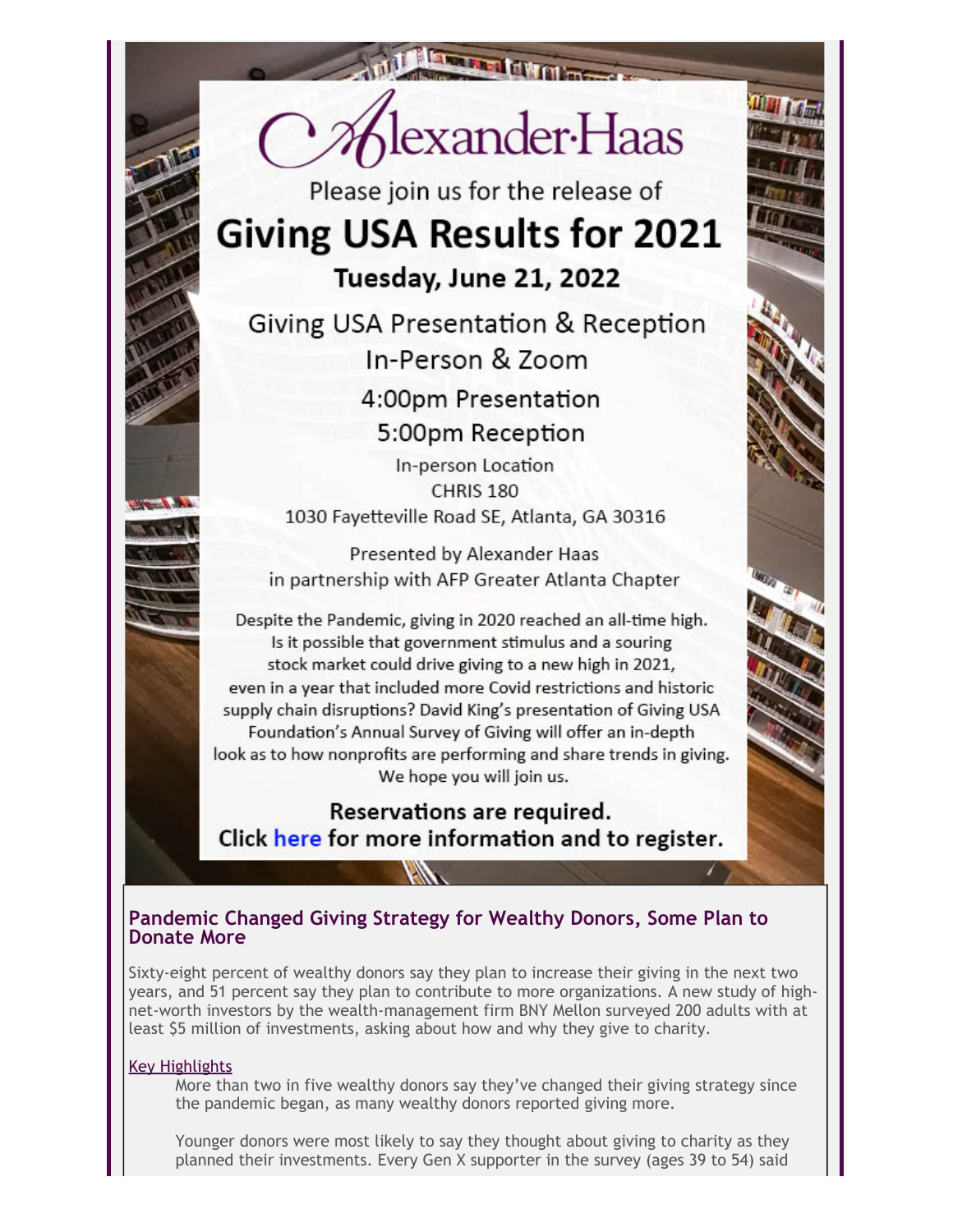that, as did 97% of millennial donors (ages 23 to 38).

Just 27% said they primarily gave to charity to receive tax benefits. The biggest share of donors  $-41\%$  – said they gave to support causes and charities to which they had a personal tie. Thirty-seven percent said it was extremely important for them to give because it made them happy.

Direct solicitation was a top-three consideration for 86% of respondents. Just 29%, however, ranked it as the top consideration in their giving decisions.

Of all donors surveyed, roughly a third gave to three to five charities in 2021.

The survey showed charitable LLCs, charitable trusts, and charitable gift annuities were neck-and-neck for the top spot  $-$  familiar to 47 percent, 46 percent, and 45 percent, respectively, of the wealthiest donors.

By comparison, 30% of donors with less than \$25 million invested said they were familiar with donor-advised funds. The next most common vehicle for that group was bequests — with 23% saying they were familiar with it. Charitable trusts and charitable distributions from IRAs tied for the third and fourth most familiar vehicles, each 20%.

Health care and medical research combined was the top cause, supported by 57 percent of people surveyed.

Donors with more than \$25 million in assets said they were most motivated to give by personal ties to causes or charities and a desire to affect measurable change. *COP, 5- 23*

## **Events Reemerged Strong in 2021**

Events reemerged as an effective fundraising tool in 2021 after the COVID-19 pandemic shut down nearly all in-person events in 2020. Then report found that events generated a 49% increase in donation volume and peer-to-peer fundraising had a 47% conversion rate. The report also found that donors responded to having more choices with higher gift amounts. For instance, average ACH recurring gift was 29% larger than a recurring gift made through a credit card.

#### According to the study, [The State of Modern](https://cl.exct.net/?qs=9dfa12cc2450f9d62bab29be03f24c69041b50366b92751f96e6510850af1864b3fecf4f7807770d2fc694db95d9d941) [Philanthropy 2022: The Path to Lasting](https://cl.exct.net/?qs=9dfa12cc2450f9d62bab29be03f24c69041b50366b92751f96e6510850af1864b3fecf4f7807770d2fc694db95d9d941)

[Donor Connections,](https://cl.exct.net/?qs=9dfa12cc2450f9d62bab29be03f24c69041b50366b92751f96e6510850af1864b3fecf4f7807770d2fc694db95d9d941) having a multi-channel approach to engaging donors on social media was critical to encouraging people to take action. Although Facebook drove 83.4% of social media traffic to campaign pages, platforms such as LinkedIn and Instagram showed the highest conversion potential. LinkedIn had the highest conversion rates on both mobile and desktop, at 30% and 50%, respectively, followed by Instagram, at 20% and 30%. The study was commissioned by Classy, a subsidiary of GoFundMe.

#### **Performing Arts Donor On Philanthropy 50**

America's biggest donors gave more than \$33.4 billion in 2021. T*he Chronicle of Philanthropy* released its annual report, *The Philanthropy 50,* including an analysis of the list, giving trends among megadonors, and a look at top donors' giving to and from their foundations and donor-advised funds in 2021.

Number 44, **Teresa Ader**, gave The University of Virginia a \$50 million lead gift to build a performing arts center at the University. "My late husband, Richard, and I long felt that a state-of-the-art performing arts center was needed by the University of Virginia," Ader said in a statement. "I believe this new facility will be a wonderful asset to our community and am hopeful my gift will encourage others to come forward as well to make it a reality."